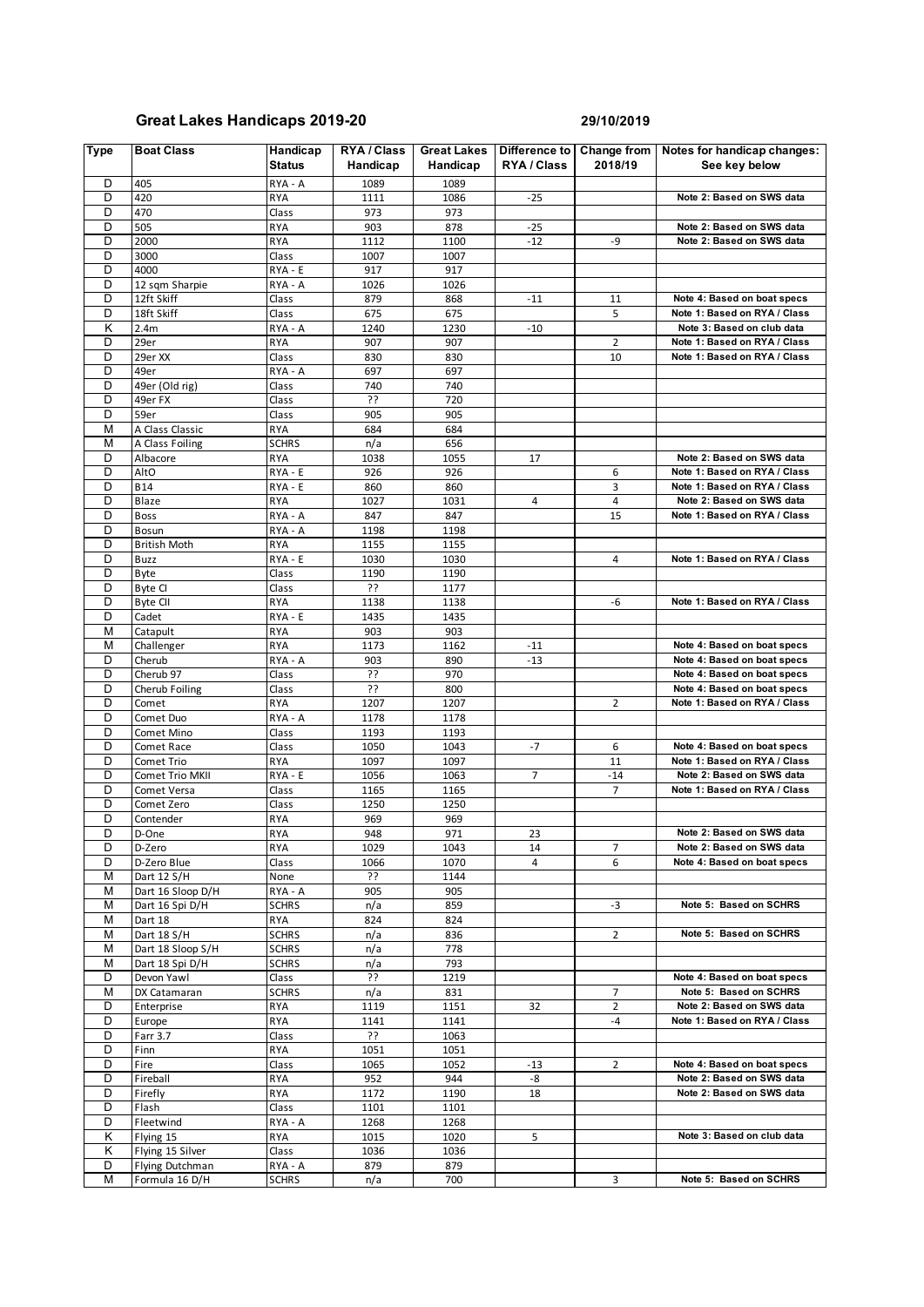| <b>Type</b> | <b>Boat Class</b>                     | Handicap<br><b>Status</b>    | RYA / Class<br>Handicap | <b>Great Lakes</b><br>Handicap | RYA / Class | 2018/19        | Difference to   Change from   Notes for handicap changes:<br>See key below |
|-------------|---------------------------------------|------------------------------|-------------------------|--------------------------------|-------------|----------------|----------------------------------------------------------------------------|
| М           | Formula 16 S/H                        | <b>SCHRS</b>                 | n/a                     | 711                            |             | 5              | Note 5: Based on SCHRS                                                     |
| M           | Formula 18                            | <b>RYA</b>                   | 673                     | 673                            |             | $-7$           | Note 1: Based on RYA / Class                                               |
| D           | Fusion Pro                            | Class                        | ??                      | 1300                           |             |                |                                                                            |
| D           | Fusion Pro Spi                        | Class                        | ??                      | 1275                           |             |                |                                                                            |
| D           | GP14                                  | <b>RYA</b>                   | 1130                    | 1130                           |             | $-1$           | Note 1: Based on RYA / Class                                               |
| D           | Graduate                              | <b>RYA</b>                   | 1129                    | 1129                           |             |                |                                                                            |
| D           | Hadron H1                             | Class                        | 1065                    | 1059                           | -6          | 4              | Note 4: Based on boat specs                                                |
| D           | Hadron H2                             | <b>RYA</b>                   | 1034                    | 1034                           |             | 4              | Note 1: Based on RYA / Class                                               |
| D           | Halo                                  | RYA - A                      | 992                     | 995                            | 3           | $-5$           | Note 4: Based on boat specs                                                |
| D           | Hartley 12                            | Class                        | 55                      | 1290                           |             |                |                                                                            |
| D           | Heron                                 | RYA - A                      | 1345                    | 1345                           |             |                |                                                                            |
| М           | Hobie 16                              | <b>SCHRS</b>                 | n/a                     | 812                            |             | 3              | Note 5: Based on SCHRS                                                     |
| М           | Hobie 16 Spi                          | <b>SCHRS</b>                 | n/a                     | 777                            |             | $\overline{2}$ | Note 5: Based on SCHRS                                                     |
| M           | Hobie 17                              | <b>SCHRS</b>                 | n/a                     | 813                            |             | $-7$           | Note 5: Based on SCHRS                                                     |
| М           | Hobie Dragoon                         | <b>SCHRS</b>                 | n/a                     | 1001                           |             | $\mathbf{1}$   | Note 5: Based on SCHRS                                                     |
| М           | Hobie Dragoon Spi                     | <b>SCHRS</b>                 | n/a                     | 956                            |             | $\mathbf{1}$   | Note 5: Based on SCHRS                                                     |
| D           | Hornet                                | RYA - E                      | 957                     | 957                            |             | $^{\rm -1}$    | Note 1: Based on RYA / Class                                               |
| М           | Hurricane 5.9                         | <b>SCHRS</b>                 | n/a                     | 713                            |             | $-3$           | Note 5: Based on SCHRS                                                     |
| M<br>M      | Hurricane 5.9 SX<br>Hurricane 500     | <b>RYA</b><br><b>SCHRS</b>   | 695<br>n/a              | 695<br>750                     |             | $-1$           | Note 5: Based on SCHRS                                                     |
| D           | Icon                                  | RYA - A                      | 976                     | 990                            | 14          |                | Note 4: Based on boat specs                                                |
| D           | Int $14$                              | RYA - A                      | 758                     | 707                            | $-51$       |                | Note 4: Based on boat specs                                                |
| D           | Int Canoe                             | RYA - E                      | 888                     | 888                            |             | $-5$           | Note 1: Based on RYA / Class                                               |
| D           | Int Canoe - Asym                      | RYA - A                      | 866                     | 840                            | $-26$       |                | Note 3: Based on club data                                                 |
| D           | Int Lightning                         | Class                        | 1003                    | 1003                           |             |                |                                                                            |
| D           | Int Moth                              | RYA - A                      | 570                     | 500                            | $-70$       | 15             | Note 4: Based on boat specs                                                |
| D           | Int Moth - No foils                   | RYA - A                      | 980                     | 980                            |             |                |                                                                            |
| D           | <b>ISO</b>                            | RYA - A                      | 922                     | 922                            |             |                |                                                                            |
| D           | Javelin                               | RYA - E                      | 944                     | 944                            |             | 3              | Note 1: Based on RYA / Class                                               |
| Κ           | K1                                    | <b>RYA</b>                   | 1070                    | 1065                           | $-5$        | $-5$           | Note 2: Based on SWS data                                                  |
| κ           | K <sub>2</sub>                        | Class                        | 1030                    | 1022                           | -8          |                | Note 4: Based on boat specs                                                |
| K           | K6                                    | <b>RYA</b>                   | 913                     | 913                            |             | 4              | Note 1: Based on RYA / Class                                               |
| D           | Kestrel                               | <b>RYA</b>                   | 1038                    | 1038                           |             |                |                                                                            |
| D           | Lark                                  | <b>RYA</b>                   | 1073                    | 1073                           |             | 3              | Note 1: Based on RYA / Class                                               |
| D           | Laser                                 | <b>RYA</b>                   | 1099                    | 1108                           | 9           | -4             | Note 2: Based on SWS data                                                  |
| D           | Laser 3000                            | RYA - A                      | 1085                    | 1085                           |             | 11             | Note 1: Based on RYA / Class                                               |
| D           | Laser 4.7                             | <b>RYA</b>                   | 1207                    | 1210                           | 3           |                | Note 2: Based on SWS data                                                  |
| D           | Laser 5000                            | RYA - A                      | 846                     | 846                            |             |                |                                                                            |
| D           | Laser Bahia                           | Class                        | 1095                    | 1095                           |             |                | Note 1: Based on RYA / Class                                               |
| D<br>D      | Laser EPS<br>Laser II                 | RYA - E<br>RYA - E           | 1033<br>1085            | 1033<br>1085                   |             | 3<br>10        | Note 1: Based on RYA / Class                                               |
| D           | Laser Pico                            | RYA - A                      | 1330                    | 1330                           |             |                |                                                                            |
| D           | Laser Radial                          | <b>RYA</b>                   | 1145                    | 1150                           | 5           |                | Note 2: Based on SWS data                                                  |
| D           | Laser Stratos                         | RYA - E                      | 1100                    | 1100                           |             |                |                                                                            |
| D           | Laser Vago XD                         | RYA - A                      | 1071                    | 1071                           |             |                |                                                                            |
| D           | Laser Vago XD S/H                     | Class                        | 1074                    | 1074                           |             |                |                                                                            |
| D           | Leader                                | RYA - A                      | 1115                    | 1115                           |             |                |                                                                            |
| D           | Lightning 368                         | <b>RYA</b>                   | 1167                    | 1167                           |             | -3             | Note 1: Based on RYA / Class                                               |
| D           | Marauder                              | RYA - A                      | 1042                    | 1042                           |             |                |                                                                            |
| D           | Megabyte                              | RYA                          | 1073                    | 1073                           |             | 2              | Note 1: Based on RYA / Class                                               |
| D           | Merlin Rocket                         | RYA                          | 980                     | 968                            | $-12$       |                | Note 2: Based on SWS data                                                  |
| D           | Miracle                               | <b>RYA</b>                   | 1194                    | 1194                           |             | -6             | Note 1: Based on RYA / Class                                               |
| D           | Mirror                                | <b>RYA</b>                   | 1390                    | 1390                           |             |                |                                                                            |
| D           | Mirror S/H                            | <b>RYA</b>                   | 1380                    | 1365                           | $-15$       | $-15$          | Note 1: Based on RYA / Class                                               |
| D           | <b>MRX</b>                            | Class                        | 1000                    | 993                            | $-7$        | 6              | Note 4: Based on boat specs                                                |
| D           | Musto Skiff                           | <b>RYA</b>                   | 849                     | 846                            | $-3$        | $-2$           | Note 2: Based on SWS data                                                  |
| D           | MX-Ray                                | RYA - A                      | 1020                    | 1020                           |             |                |                                                                            |
| М           | Nacra 15 Spi D/H                      | <b>SCHRS</b>                 | n/a                     | 744                            |             | 4              | Note 5: Based on SCHRS                                                     |
| М<br>M      | Nacra 16 Solo Spi<br>Nacra 16 Spi D/H | <b>SCHRS</b>                 | n/a                     | 725<br>707                     |             | 5              | Note 5: Based on SCHRS<br>Note 5: Based on SCHRS                           |
| М           | Nacra 17 Olympic Foiler               | <b>SCHRS</b><br><b>SCHRS</b> | n/a<br>n/a              | 641                            |             | 3              |                                                                            |
| М           | Nacra 17 Olympic Non-Foile SCHRS      |                              | n/a                     | 675                            |             | $\mathbf{1}$   | Note 5: Based on SCHRS                                                     |
| М           | Nacra 500 Sloop D/H                   | <b>SCHRS</b>                 | n/a                     | 794                            |             |                |                                                                            |
| М           | Nacra 500 Solo                        | <b>SCHRS</b>                 | n/a                     | 835                            |             | $\overline{2}$ | Note 5: Based on SCHRS                                                     |
| М           | Nacra 500 Solo Spi                    | <b>SCHRS</b>                 | n/a                     | 791                            |             | $\mathbf{1}$   | Note 5: Based on SCHRS                                                     |
| М           | Nacra 500 Sport Spi D/H               | <b>SCHRS</b>                 | n/a                     | 758                            |             | $-1$           | Note 5: Based on SCHRS                                                     |
| М           | Nacra F17 Sloop Spi D/H               | <b>SCHRS</b>                 | n/a                     | 709                            |             | $\overline{2}$ | Note 5: Based on SCHRS                                                     |
| М           | Nacra F17 Solo Spi                    | <b>SCHRS</b>                 | n/a                     | 729                            |             | 3              | Note 5: Based on SCHRS                                                     |
| М           | Nacra F20 Carbon                      | <b>SCHRS</b>                 | n/a                     | 597                            |             | $\overline{2}$ | Note 5: Based on SCHRS                                                     |
| М           | Nacra F20 Carbon FCS                  | <b>SCHRS</b>                 | n/a                     | 566                            |             | 3              | Note 4: Based on boat specs                                                |
| М           | Nacra Inter 17 Sloop Spi D/H None     |                              | n/a                     | 721                            |             |                |                                                                            |
| М           | Nacra Inter 17 Solo                   | <b>SCHRS</b>                 | n/a                     | 799                            |             |                |                                                                            |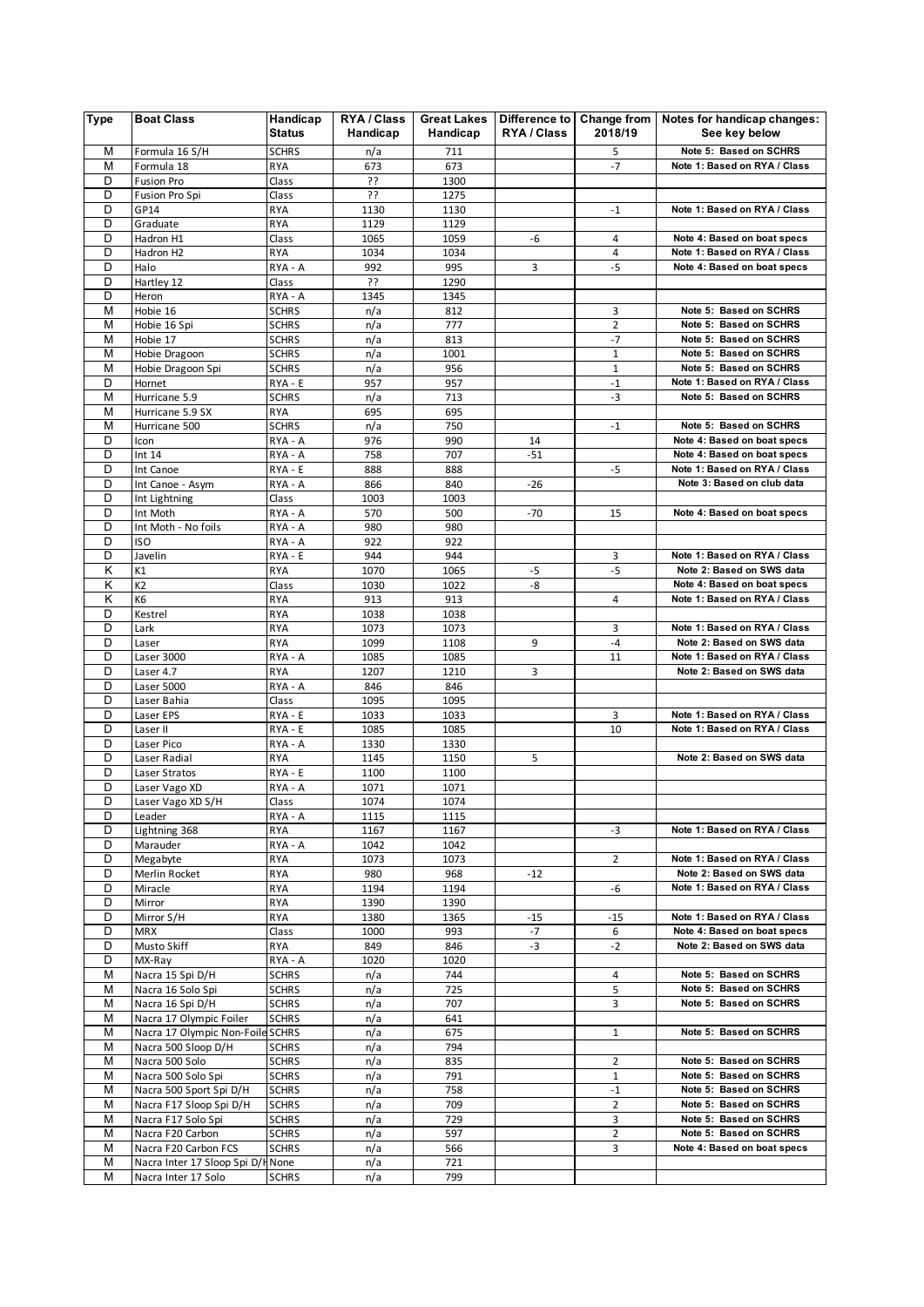| <b>Type</b> | <b>Boat Class</b>          | Handicap<br><b>Status</b>    | RYA / Class<br>Handicap | <b>Great Lakes</b><br>Handicap | Difference to Change from<br>RYA / Class | 2018/19        | Notes for handicap changes:<br>See key below |
|-------------|----------------------------|------------------------------|-------------------------|--------------------------------|------------------------------------------|----------------|----------------------------------------------|
| M           | Nacra Inter 17 Solo Spi    | <b>SCHRS</b>                 | n/a                     | 751                            |                                          |                |                                              |
| D           | National 12                | <b>RYA</b>                   | 1064                    | 1056                           | -8                                       |                | Note 2: Based on SWS data                    |
| D           | National 18                | Class                        | 910                     | 906                            | $-4$                                     | $-4$           | Note 2: Based on SWS data                    |
| D           | National 18C               | Class                        | 957                     | 957                            |                                          |                |                                              |
| D           | Norfolk Punt               | Class                        | 870                     | 857                            | $-13$                                    | $-13$          | Note 2: Based on SWS data                    |
| D           | OK                         | <b>RYA</b>                   | 1104                    | 1115                           | 11                                       |                | Note 2: Based on SWS data                    |
| D           | Optimist                   | <b>RYA</b>                   | 1642                    | 1642                           |                                          | $-13$          | Note 1: Based on RYA / Class                 |
| D           | Osprey                     | <b>RYA</b>                   | 928                     | 936                            | 8                                        | $-3$           | Note 2: Based on SWS data                    |
| D           | Otter                      | RYA - A                      | 1275                    | 1275                           |                                          |                |                                              |
| D           | Pacer                      | RYA - A                      | 1193                    | 1193                           |                                          |                |                                              |
| D           | Phantom                    | <b>RYA</b>                   | 1002                    | 1002                           |                                          | $-1$           | Note 1: Based on RYA / Class                 |
| M<br>М      | Prindle 15                 | <b>SCHRS</b>                 | n/a                     | 896<br>779                     |                                          | 5              | Note 5: Based on SCHRS                       |
| M           | Prindle 18<br>Prindle 18.2 | <b>SCHRS</b><br><b>SCHRS</b> | n/a<br>n/a              | 710                            |                                          | $\mathbf{1}$   | Note 5: Based on SCHRS                       |
| М           | Prindle 19 Spi             | <b>SCHRS</b>                 | n/a                     | 685                            |                                          | $-1$           | Note 5: Based on SCHRS                       |
| D           | Punk                       | Class                        | 55                      | 1010                           |                                          |                |                                              |
| D           | Redwing                    | RYA - A                      | 1094                    | 1094                           |                                          |                |                                              |
| D           | Rooster 8.1                | <b>RYA</b>                   | 1051                    | 1051                           |                                          |                |                                              |
| D           | RS Aero 5                  | <b>RYA</b>                   | 1136                    | 1136                           |                                          | $\overline{7}$ | Note 1: Based on RYA / Class                 |
| D           | RS Aero 7                  | <b>RYA</b>                   | 1065                    | 1073                           | 8                                        |                | Note 2: Based on SWS data                    |
| D           | RS Aero 9                  | <b>RYA</b>                   | 1014                    | 1024                           | 10                                       |                | Note 2: Based on SWS data                    |
| М           | RS Cat 16 Club S/H         | <b>SCHRS</b>                 | n/a                     | 928                            |                                          | $\overline{7}$ | Note 5: Based on SCHRS                       |
| М           | RS Cat 16 Race Spi D/H     | <b>SCHRS</b>                 | n/a                     | 869                            |                                          | 6              | Note 5: Based on SCHRS                       |
| М           | RS Cat 16 S Sloop D/H      | <b>SCHRS</b>                 | n/a                     | 911                            |                                          | 7              | Note 5: Based on SCHRS                       |
| М           | RS Cat 16 XL Spi D/H       | <b>SCHRS</b>                 | n/a                     | 869                            |                                          | 6              | Note 5: Based on SCHRS                       |
| D           | RS Feva S                  | Class                        | 1280                    | 1280                           |                                          |                |                                              |
| D           | RS Feva XL                 | <b>RYA</b>                   | 1240                    | 1240                           |                                          |                |                                              |
| D           | <b>RS Quest</b>            | Class                        | ??                      | 1130                           |                                          |                |                                              |
| D           | RS Tera Pro                | <b>RYA</b>                   | 1359                    | 1359                           |                                          | -5             | Note 1: Based on RYA / Class                 |
| D           | RS Tera Sport              | <b>RYA</b>                   | 1438                    | 1438                           |                                          | 6              | Note 1: Based on RYA / Class                 |
| D           | RS Vareo                   | RYA                          | 1093                    | 1093                           |                                          | 3              | Note 1: Based on RYA / Class                 |
| D<br>D      | RS Venture                 | Class                        | ??                      | 1092                           |                                          |                |                                              |
| D           | RS Vision                  | <b>RYA</b>                   | 1137<br>??              | 1130                           | $-7$                                     | $\overline{2}$ | Note 4: Based on boat specs                  |
| D           | RS Zest<br>RS100 8.4       | Class<br><b>RYA</b>          | 1004                    | 1228<br>1004                   |                                          | $-4$           | Note 1: Based on RYA / Class                 |
| D           | RS100 10.2                 | <b>RYA</b>                   | 981                     | 981                            |                                          |                |                                              |
| D           | RS200                      | <b>RYA</b>                   | 1046                    | 1049                           | 3                                        | -3             | Note 2: Based on SWS data                    |
| D           | <b>RS300</b>               | <b>RYA</b>                   | 970                     | 989                            | 19                                       |                | Note 2: Based on SWS data                    |
| D           | RS400                      | <b>RYA</b>                   | 942                     | 953                            | 11                                       | $\mathbf 1$    | Note 2: Based on SWS data                    |
| D           | <b>RS500</b>               | <b>RYA</b>                   | 963                     | 963                            |                                          |                |                                              |
| D           | <b>RS600</b>               | <b>RYA</b>                   | 916                     | 916                            |                                          | $-4$           | Note 1: Based on RYA / Class                 |
| D           | <b>RS600 FF</b>            | Class                        | ??                      | 500                            |                                          | 15             | Note 4: Based on boat specs                  |
| D           | <b>RS700</b>               | <b>RYA</b>                   | 845                     | 845                            |                                          | $-2$           | Note 1: Based on RYA / Class                 |
| D           | <b>RS800</b>               | <b>RYA</b>                   | 799                     | 799                            |                                          |                |                                              |
| D           | <b>RS900</b>               | Class                        | 55                      | 750                            |                                          |                |                                              |
| Κ           | <b>SB20</b>                | Class                        | ??                      | 911                            |                                          |                |                                              |
| D           | Scorpion                   | <b>RYA</b>                   | 1036                    | 1025                           | $-11$                                    |                | Note 2: Based on SWS data                    |
| D           | Seafly                     | <b>RYA</b>                   | 1074                    | 1074                           |                                          | -6             | Note 1: Based on RYA / Class                 |
| М<br>М      | Shadow                     | <b>SCHRS</b>                 | n/a                     | 757                            |                                          |                |                                              |
| М           | Shadow X<br>Shearwater     | RYA - A<br><b>SCHRS</b>      | 750                     | 750<br>806                     |                                          | $\mathbf{1}$   | Note 5: Based on SCHRS                       |
| D           | Signet                     | Class                        | n/a<br>1265             | 1265                           |                                          |                |                                              |
| Κ           | SK <sub>2</sub>            | Class                        | 953                     | 929                            | $-24$                                    |                | Note 4: Based on boat specs                  |
| D           | SK4                        | Class                        | 760                     | 705                            | $-55$                                    |                | Note 4: Based on boat specs                  |
| М           | SL16                       | <b>SCHRS</b>                 | n/a                     | 774                            |                                          | 1              | Note 5: Based on SCHRS                       |
| D           | Snipe                      | <b>RYA</b>                   | 1099                    | 1099                           |                                          |                |                                              |
| D           | Solo                       | <b>RYA</b>                   | 1143                    | 1152                           | 9                                        |                | Note 2: Based on SWS data                    |
| D           | Solution                   | <b>RYA</b>                   | 1089                    | 1089                           |                                          | $\overline{2}$ | Note 1: Based on RYA / Class                 |
| κ           | Sonar                      | RYA - A                      | 940                     | 940                            |                                          |                |                                              |
| D           | Spice                      | RYA - A                      | 930                     | 930                            |                                          |                |                                              |
| М           | Spitfire                   | RYA                          | 719                     | 719                            |                                          | 14             | Note 1: Based on RYA / Class                 |
| М           | Spitfire Spi S/H           | None                         | n/a                     | 742                            |                                          | 12             | Note 5: Based on SCHRS                       |
| D           | Splash                     | RYA - A                      | 1220                    | 1220                           |                                          |                |                                              |
| D           | Sport 14                   | RYA - A                      | 1055                    | 1055                           |                                          |                |                                              |
| D           | Sport 16                   | Class                        | 1040                    | 1040                           |                                          |                |                                              |
| М           | Sprint 15                  | <b>RYA</b>                   | 926                     | 926                            |                                          | $-1$           | Note 1: Based on RYA / Class                 |
| М           | Sprint 15 D/H              | <b>SCHRS</b>                 | n/a                     | 921                            |                                          | $-1$           | Note 4: Based on boat specs                  |
| М           | Sprint 15 Sport            | Class                        | 894                     | 894                            |                                          |                |                                              |
| D<br>D      | Streaker                   | <b>RYA</b>                   | 1128                    | 1155                           | 27                                       |                | Note 2: Based on SWS data                    |
| D           | Sunfish<br>Supernova       | RYA - A<br>RYA               | 1229<br>1077            | 1229<br>1077                   |                                          | 2              | Note 1: Based on RYA / Class                 |
| D           | Tasar                      | <b>RYA</b>                   | 1020                    | 1020                           |                                          | 5              | Note 1: Based on RYA / Class                 |
|             |                            |                              |                         |                                |                                          |                |                                              |